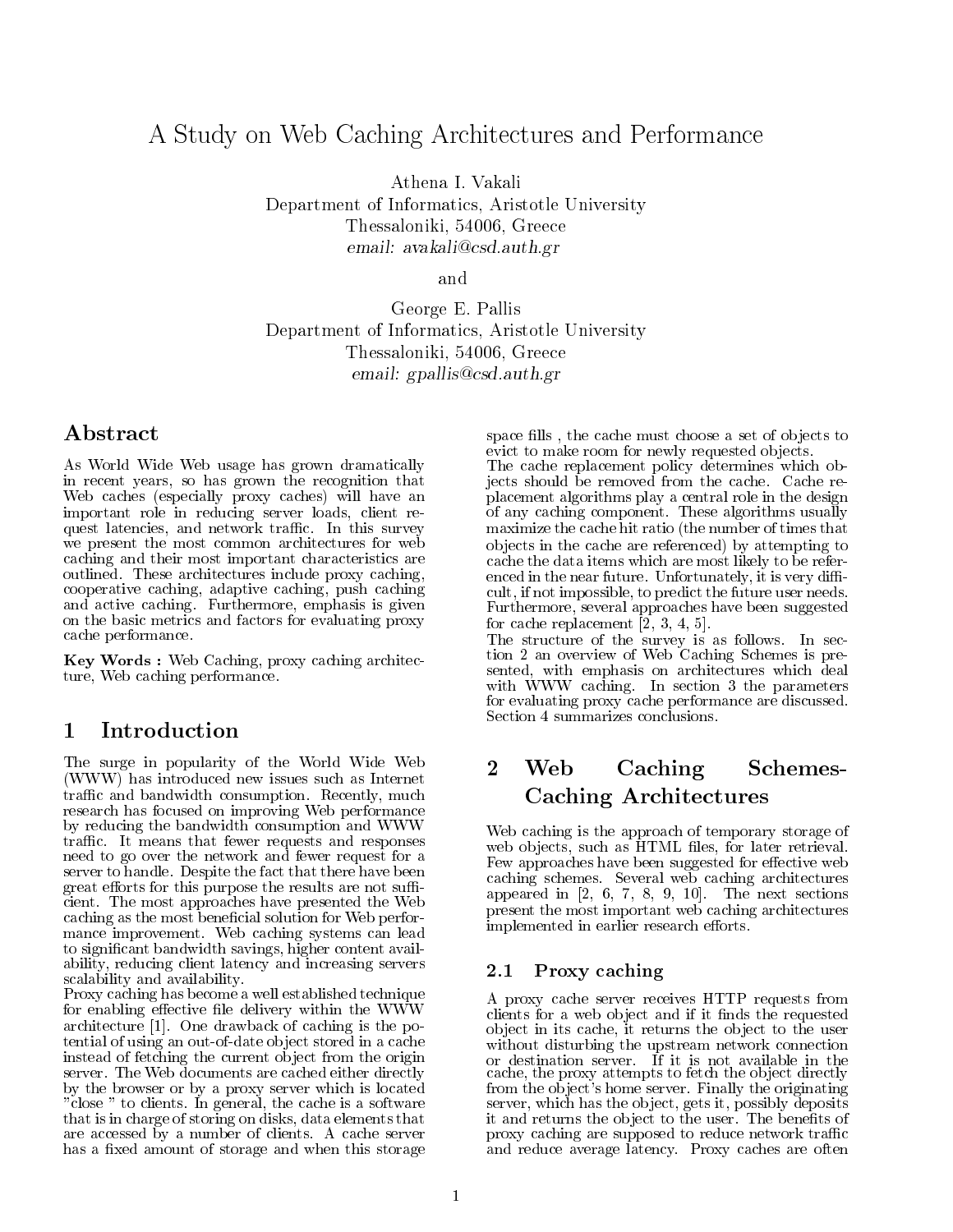

Figure 1: A standalone proxy configuration.

located near network gateways to reduce the band width required over expensive dedicated Internet con nections. When shared with other users, the prox-

servers.<br>A standalone proxy configuration is shown in Figure 1. One disadvantage to this design is that the cache rep resents a single point of failure in the network When the cache is unavailable, the network also appears unavailable to users. Furthermore, another drawback is that all user web browsers are manually configured to use the appropriate proxy cache. So, if the server is unavailable all of the users must reconfigure their  $s$ ue related to the standalone approach is that there is no way to dynamically add more caches when needed The Squid and the Microsoft Proxy Server are two proxies which are available as stand-alone systems.

#### 2.1.1 Reverse I TOXY Caching

An interesting variation to the proxy cache approach is the notion of reverse proxy caching, in which caches deployed near the servers, instead of near the clients. This is an attractive solution for servers that expect a high number of requests and want to assure a high level of quality of service QoS- Reverse proxy caching is a useful mechanism when supporting virtual do mains mapped to a single physical site, which is an popular service for many different service providers.

#### Transparent Caching



Figure 2: A router-transparent configuration.

One of the main drawbacks of the proxy server ap proach is the requirement to congure web browsers The architecture of transparent caching eliminates this handicap Transparent caches work by inter cepting HTTP requests and redirecting them to web cache servers or clusters. There are two ways to deploy transparent proxy caching: at the switch level and at the router level. Router-based transparent proxy caching uses policy-based routing to direct requests to the appropriate cache or caches. For example, requests from certain clients can be associated

with a particular cache. A router-transparent configuration is shown in Figure 2. In switch-based trans-



Figure 3: A switch transparent proxy caching configuration.

parent proxy caching the switch acts as a dedicated load balancer. This approach is attractive because it reduces the overhead normally incurred by policy based routing Although it adds extra cost to the de ployment, switches are generally less expensive than routers. A switch transparent proxy caching configuration is shown in Figure 3. Note that  $L4$  (Layer 4) switches rely on the fact that these switches intercept  $\operatorname{TCP}$  traffic that is directed at port  $80$  and send them all other traffic directly to the WAN router.

# 2.2 Cooperative Caching-Swalla architecture



Figure 4: The Swalla architecture.

A different approach to improving Web access performance is presented in by recognizing that pro the bottleneck in Web sites accessing. This applies especially to sites making extensive use of requests for dynamic content, such as CGI requests. The solution is a distributed Web server, called Swalla, which cooperatively caches the results of CGI requests Swalla is a multithreaded distributed web Server that runs on the server that runs on the server that runs on the server and cache data between nodes. The server saves the<br>execution results of CGI programs and stores information metadata- about the cached data in the cache directory. Each node communicates with each others to exchange cache data and meta-data. As the components of the Swalla architecture illustrated in Figure every Swalla node contains two primary runtime modules, the HTTP module and the cache module.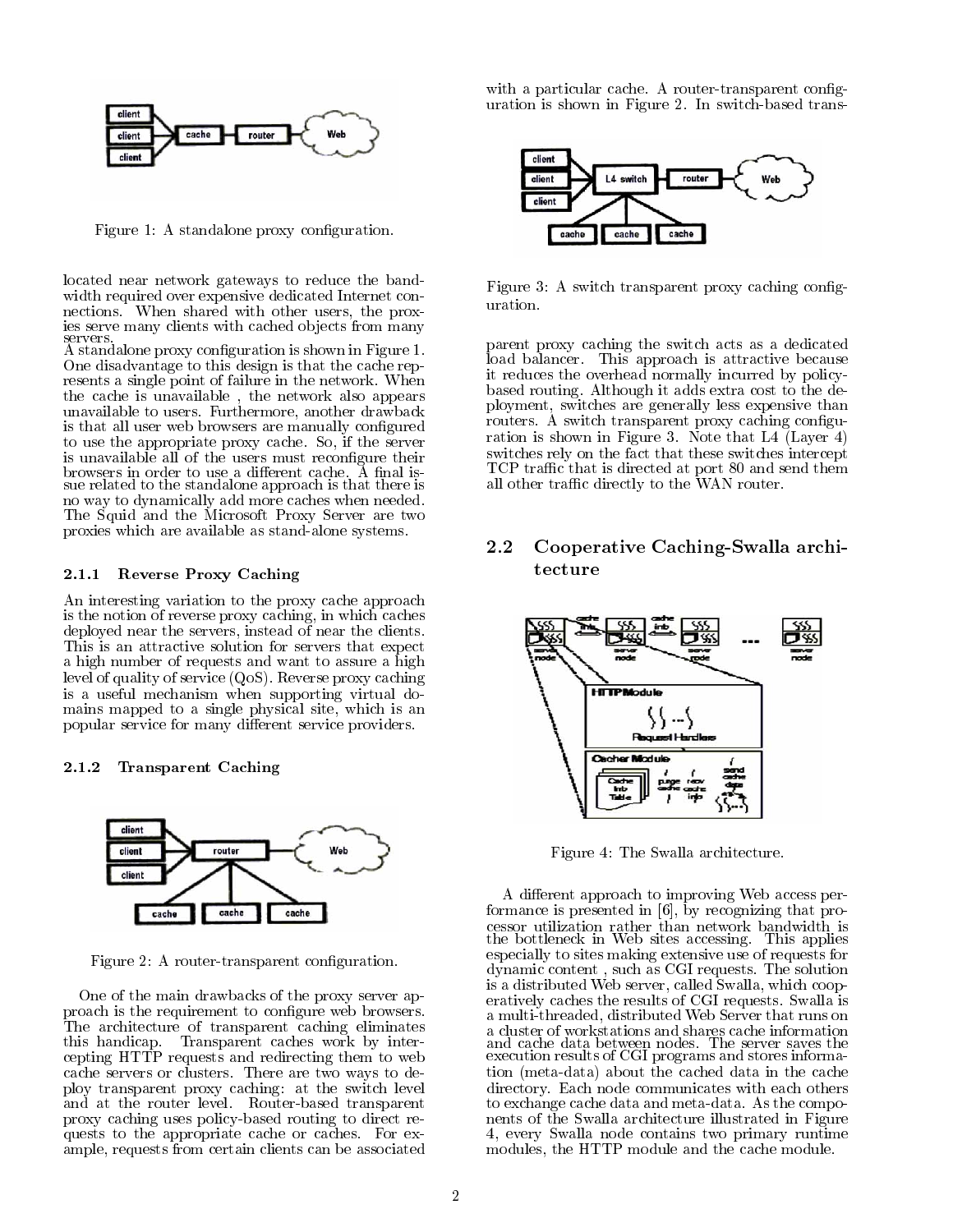

Figure 5: Adaptive Caching configuration.

#### 2.3 Adaptive web caching

argued that an adaptive that argued that an adaptive that an adaptive the scale of the scale of the scale of t able, and robust web caching system is needed to effectively handle the exponential growth and extreme dynamic environment of the World Wide Web. The system must evolve towards a more scalable, adaptive, efficient, and self-configuring web-caching system in order to effectively support the phenomenal growth in demand for web content on the Internet. The adaptive web caching system provides an effective evolutionary step towards the above goal Adaptive caching con sists of multiple, distributed caches which dynamically join and leave cache groups based on content demand The general architecture of the envisioned adaptive web caching system would be comprised of many cache servers that self-organize themselves into a tight mesh of overlapping multicast groups and adapt themselves as necessary to changing conditions This mesh of overlapping groups forms a scalable, implicit hierarchy that is used to efficiently diffuse popular web content towards the demand. There are two main components, which are the underlying communication paths between neighbouring caches and the flow of requests for data along paths. This scheme of architecture is illustrated in Figure

Adaptive caching uses the Cache Group Manage ment Protocol Camp-Content Routing Protocol Campaign Pro  $\mathcal{N}$  are formed species how meshes are formed species are formed species are formed species are formed species are formed species are formed species are formed species are formed species are formed species are formed and how individual caches join and leave those meshes CRP is used to locate cached content from within the existing meshes

## 2.4 Push Cashing

The idea of having a server decide when and where to cache its documents, was introduced as push-cashing in the key idea behind the key idea behind the key idea behind the key idea behind the key idea behind the key cached data close to those clients requesting that in formation. Data is dynamically mirrored as the originating server identifies where requests originate. For example, if a traffic to a west coast based site started to rise because of increasing requests from the coast the west coast site would respond by initiating an east coast based cache One main assumption of push cash ing is the ability to launch caches that may cross ad ministrative boundaries. Finally, push caching is targeted mostly at content providers, which will most likely control the potential sites at which the caches will be deployed

### 2.5 Active caching

An active cache scheme is proposed in  $\mathbb{R}^n$  . The support is proposed in  $\mathbb{R}^n$ port caching of dynamic contents at Web proxies The growth of the Internet and the World Wide Web has significantly increased the amount of online information and services available to the general population of the society The Active Cache is a scheme which mi grates parts of server processing on each user request to the caching proxy in a flexible, on demand fashion via "cache applets". A cache applet is a serversupplied code that is attached with a URL or a collection of URLs The code is typically written in a plat form independent programming such as Java Adap tive cache uses applets, located in the cache, to customize ob jects that could otherwise not cached

#### Proxy Cache Performance 3

A proxy cache is a link between clients' browsers and Web servers on the Internet. When a user requests a Web document, the request goes through a proxy. If the document is in the proxy cache cache hit- the proxy can immediately respond to the client's respond. If the requested document is not found (a cache miss) the proxy then attempts to retrieve the document from another location such as a peer or parent proxy cache or the origin server. Once the copy of the document has been retrieved the proxy can complete its response to the client. If the document is cacheable based on information provided by the origin server or determined from the proxy may decide from the proxy may decide the proxy may decide the proxy may decide the to add a copy of the document to its cache However if at some point the space required to store all the documents being cached exceeds the available space the proxy will need to replace a document from the cache. In general, cache replacement algorithms attempt to maximize the hit ratio (the percentage of requests successfully fullled by the cache- by hold ing onto the items most likely to be requested in the future. Unfortunately, recent results suggest that the maximum cache hit rate that can be achieved by any caching algorithm is usually no more than  $40\%$  to  $50\%$ . found in the cache. The problem is that there is not program which can predict the future user needs. Several solutions have been proposed in the past such as the Top I approach to prefect the Medicine Web  $\alpha$ the intelligent web caching by using document life his tories [3].

Finally, it is useful to evaluate the performance of proxy caching, both for consumers selecting the appropriate system for a particular situation and also for developers working on alternative caching mecha nisms

In this section we will refer to the main performance metrics and the main factors which affect the Web cache performance

#### -- Performance Metrics

Several metrics are commonly used when evaluating we can performance  $\sim$   $\sim$   $\sim$   $\sim$   $\sim$   $\sim$   $\sim$ referred above, is generally the ratio of documents obtained through using the cashing mechanism versus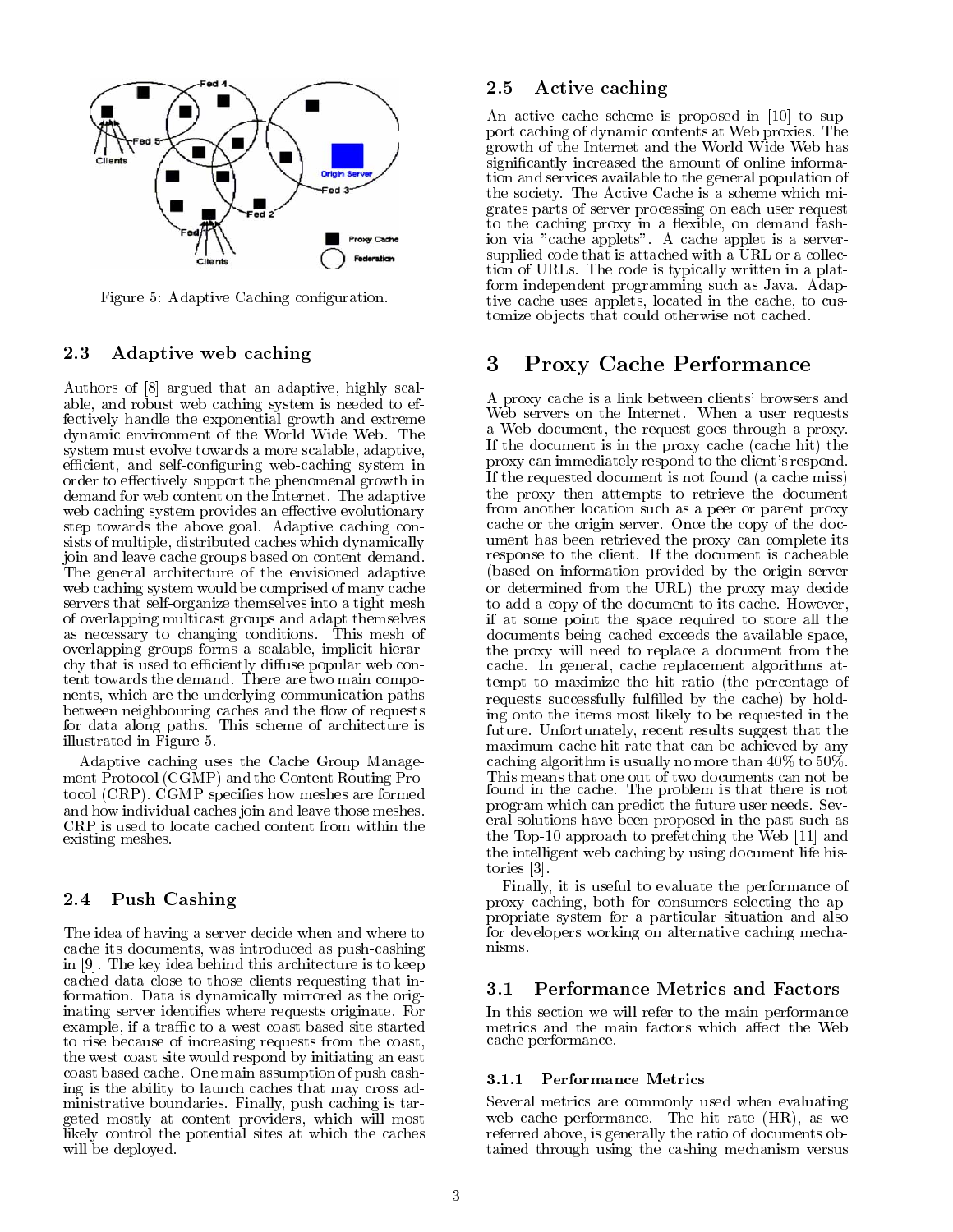the total documents requested. A high HR reflects an effective cache policy. If the documents are homogeneous in size, this measure may be a reasonable measure of effectiveness. If the results are of varying sizes, byte hit rate is a better performance measurement Byte hit rate is defined as the ratio of the number of bytes loaded from the Cache to the total number of bytes accessed. Bandwidth utilization is another measure where the obvious objective is to reduce the amount of bandwidth consumed. A fourth measure is user response time (i.e. the time a user waits for the system to requested document-document-document-document-document-document-document-document-document-docum measures of cache efficiency include cache server CPU and  $I/O$  system utilization, the fraction of total available CPU cycles or disk and object retrieval latency  $\mathcal{N}$  and time-domination is especially of interest to interest to interest to interest to interest to interest to interest to interest the second term in the second term in the second term in the second term in the se end users. Latency is inversely proportional to object hit rate because a cache hit can be served more quickly than a request that must pass through the cache to an origin server and back Increasing the hit rate does not mean that minimize latency Caching a few documents with high download latency might ac tually reduce average latency more then caching many low latency documents. End user latency is difficult to measure at the cache and can be significantly affected by factors outside the cache.  $[3, 4, 13]$ 

Although these measures are related, optimizing one measurement may not optimize another. For example an increase in HR does not mean that it will necessarily reduce the network traffic.

Various factors affect Web cache performance. The behavior of the user population that request docu ments from the cache is characterized by the user access pattern. If a user accesses a small number of obvious candidates for caching. Use access patterns are usually not static and this implies that an effective cache policy should not be static. There are cache replacement policies which decide which document to remove when the cache is full. The cache removal period dictates at what point in time may a document  $\mathbf b$ period implies that documents will be removed when there is no space in the cache to hold the active docu ment. The active document is the document currently being accessed. A fixed cache removal period indicates that documents will only be removed at the beginning of the removal period. Cache size is another factor influencing cache performance. The larger the cache size is the more documents it can maintain and the higher the cache hit ratio is. But, cache space is expensive. Therefore, an optimal cache size involves a trade off between cache cost and cache performance. Document size is also associated with cache performance Given a certain cache size, the cache can store more small sized documents or fewer large sized documents Max imum cacheable document size is a user-defined factor that places a ceiling on the size of documents that are allowed to be stored in the cache. Furthermore, there are two others factors which are coorperation and consistency Coorperation refers to the coordi nation of users requests among many proxy caches in a hierarchical proxy cache environment Cache con sistency refers to maintaining copies of documents in which indirectly affect proxy cache performance such as protection copyright, which increases the complex-

ity of proxy cache design Finally uncacheable docu ments are a potential concern.<sup>[12]</sup>

# Evaluating Proxy Cache Perfor mance

It is important to evaluate the performance of proxy cache because it is the best way to recognize draw backs with particular implementations Several ap proaches have been suggested for evaluating proxy cache performance. $[5, 12, 14, 15, 16]$ 

In this section, we firstly present the main characteristics which impact proxy performance and cache replacement policies according to and secondly to and secondly to and secondly to and secondly to and secondly we present the appropriate evaluation mechanisms for proxy systems

## Workload Characterization

In order for Web caching to improve performance it is vital that most objects must be cacheable. Another characteristic is the ob ject set size Due to the extremely large ob ject set size the proxy cache must be able to quickly determine whether a requested ob ject is cached to reduce response latency. The proxy must be also efficiently update its state on a cache hit, miss or replacement. Furthermore object sizes is another characteristic which impact proxy perfor mance and cache replacement policies. One of the main obstacles for Web caching is working effectively with variable-sized objects. The issue for the proxy cache is to decide whether to cache a large number of small objects which could increase the hit rates the main could just the hit rate of  $\sim$ cache a few large objects (possibly increasing the byte hit rate-term is another character is another character is another character is another character is another c istic of Web proxy workloads. It means that objects which have recently been referenced are likely to be re-referenced in the near future. Studies in  $[11, 17]$ object occurred within one hour of the previous reference to the same subject. Approximately two-thirds of re-references occurred within a day of the previous requests. Of course in the Web, it is well known, that "popular documents are very popular". Several recent studies ( ), ( ) = ) , ( ) = ) . ( ) = ( ) = ( ) = ( ) = ( ) = ( ) = ( ) = ( ) = ( ) = ( ) = ( ) = ( ) = ( ) = ( ) = ( ) = ( ) = ( ) = ( ) = ( ) = ( ) = ( ) = ( ) = ( ) = ( ) = ( ) = ( ) = ( ) = ( ) = ( ) = ( ) = ( ob jects are more popular than others This suggests that popularity, or frequency of reference is a characteristic that could be considered in a cache replace pact Proxy cache replacement decisions is turnover in the active set of objects (the set of objects that users are currently interesting in-  $\alpha$  , the active set of a change  $\alpha$ changes and ob jects that were once popular are no longer requested. So, these inactive objects must be removed from the cache to make space for available for new ob jects that are now in the active set

## -- Evaluation Methods for Proxy Systems

The most commonly used cache evaluation method according to provide the simulation on a simulation of simulation on a benchmark of the simulation of the simulation of the simulation of the simulation of the simulation of the simulation of the simulation of the simulati log of object requests. The byte and page hit rate savings can then be calculated as estimates of latency improvements. In a few cases an artificial dataset with the necessary characteristics, such as appropriate average and median object sizes or similar longtail distributions of object sizes and object repetitions, is used. More commonly, actual client request logs